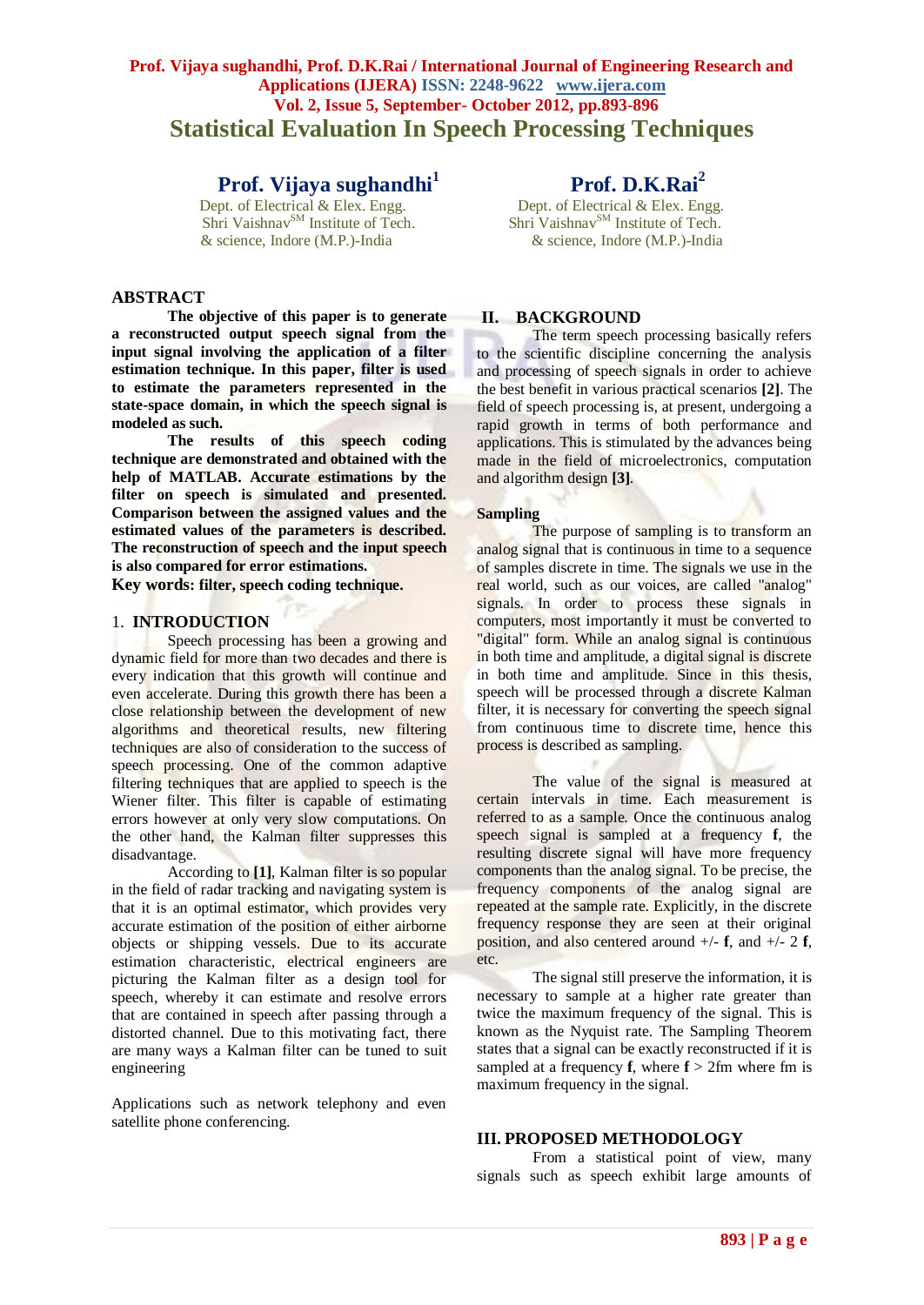#### **Prof. Vijaya sughandhi, Prof. D.K.Rai / International Journal of Engineering Research and Applications (IJERA) ISSN: 2248-9622 www.ijera.com Vol. 2, Issue 5, September- October 2012, pp.893-896**

correlation. From the perspective of coding or filtering, this correlation can be put to good use [6]. The all pole, or autoregressive (AR), signal model is often used for speech. From [4], the AR signal model is introduced as:

$$
yk = a_1y_{k-1} + a_2y_{k-2} + \dots + a_Ny_{k-N} + w_k \qquad (3.1)
$$
  
where,

 $k =$  Number of iterations:

 $y_k$ = current input speech signal sample;

 $yk=(N-1)$ <sup>th</sup> sample of speech signal;

 $a_N = N^{th}$  Kalman filter coefficient;

and  $w_k$  = excitation sequence (white noise).

In order to apply Kalman filtering to the speech expression shown above, it mustbe expressed in state space form as  $\sim$ 

$$
H_k = X H_{k-1} + W_k
$$
\n(3.2)  
\n
$$
y_k = g H_k
$$
\n(3.3)

X is the system matrix,  $H_k$  consists of the series of speech samples;  $W_k$  is the excitation vector and g, the output vector. The reason of  $(k-N+1)$ th iteration is due to the state vector,  $H_k$  consists of N samples, from the  $k<sup>th</sup>$  iteration back to the $(k-N+1)<sup>th</sup>$ iteration.

The above formulations are suitable for the Kalman filter. As mentioned in the previous chapter, the Kalman filter functions in a looping method. Referring to [5] as a guide in implementing Kalman filter to speech, we denote the following steps within the loop of the filter. Define matrix  $H_{k-1}^T$  as the row vector:

 $H^{T}k-1 = -[y_{k-1} \quad y_{k-2} \dots y_{k-N}]$  (3.4) and  $z\mathbf{k} = \mathbf{y}\mathbf{k}$ . Then (3.1) and (3.4) yield  $z_k = H_{k-1}^T X_k + w_k$  (3.5)

where  $X_k$  will always be updated according to the number of iterations, k. when the  $k = 0$ , the matrix  $H_{k-1}$  is unable to be determined. However, when the time  $z_k$  is detected, the value in matrix  $H_{k-1}$ is known. The above purpose is thus sufficient enough for defining the Kalman filter, which consists of:

 $X_k = [I - K_k H_{k-1}^T] X_{k-1} + K_k Z_k$  (3.6) Where I= Identity matrixwith

$$
K_{k} = P_{k-1}H_{k-1}[H_{k-1}^{T}P_{k-1}H_{k-1} + R]^{-1}
$$
 (3.7)

where  $K_k$  is the Kalman gain matrix,  $P_{k-1}$  is the a priori error covariance matrix, R is measurement noise covariance.and

 $P_k = P_{k-1} - P_{k-1}H_{k-1}$  [H<sup>T</sup><sub>k-1</sub> P<sub>k-1</sub>H<sub>k-1</sub> + R]<sup>-1</sup>.H<sup>T</sup><sub>k-1</sub>P<sub>k-1</sub> + Q where  $P_k$  is the a posteriori error covariance matrix, and Q is identity matrix.

Thereafter the reconstructed speech signal, **Y**k after Kalman filtering will be formed in a manner similar to (3.1):

 $Y_k = a_1 Y_{k-1} + a_2 Y_{k-2} + \dots + a_N Y_{k-N} + w_k$  (3.9) Since the value of **Yk** is the input at the beginning of the process, there will be no problem forming  $\mathbf{H}^T_{k-1}$ . In that case a question rises, how is  $Y_k$  formed? The parameters  $\mathbf{w}_k$  and  $\{a_i\}_{i=1}^N$  are determined from application of the Kalman filter to the input speech

signal  $Y_k$ . That is in order to construct  $Y_k$ , we will need matrix **X** that contains the Kalman coefficients and the white noise,  $w_k$  which both are obtained from the estimation of the input signal. This information is enough to determine**HHk-1.**

Where

$$
HH_{k-1} = \begin{cases} Yk - 1 \\ Yk - 2 \end{cases} \qquad 3.10
$$
  
 
$$
Yk - N + 1
$$

Thus, forming the equation (3.10) mentioned above.

### **IV. RESULTS**

This approach is to prove that Kalman filter functions properly in MATLAB 7. Reconstructed accurate sound output are shown in fig.4.1.The results shown below from Fig 4.2 to Fig 4.6, the Kalman filter generates a very close set of coefficients, which are similar to those, selected above in (4.2). From the following results, accurate estimation of the coefficients took several hundreds of iterations in order to stabilize to the required value. The reason for this is that Kalman filter works in a loop fashion. In order to obtain a more accurate estimate, it will need to go through more "predict" and "correct" procedures



**Fig. 4.2 First coefficient of filter**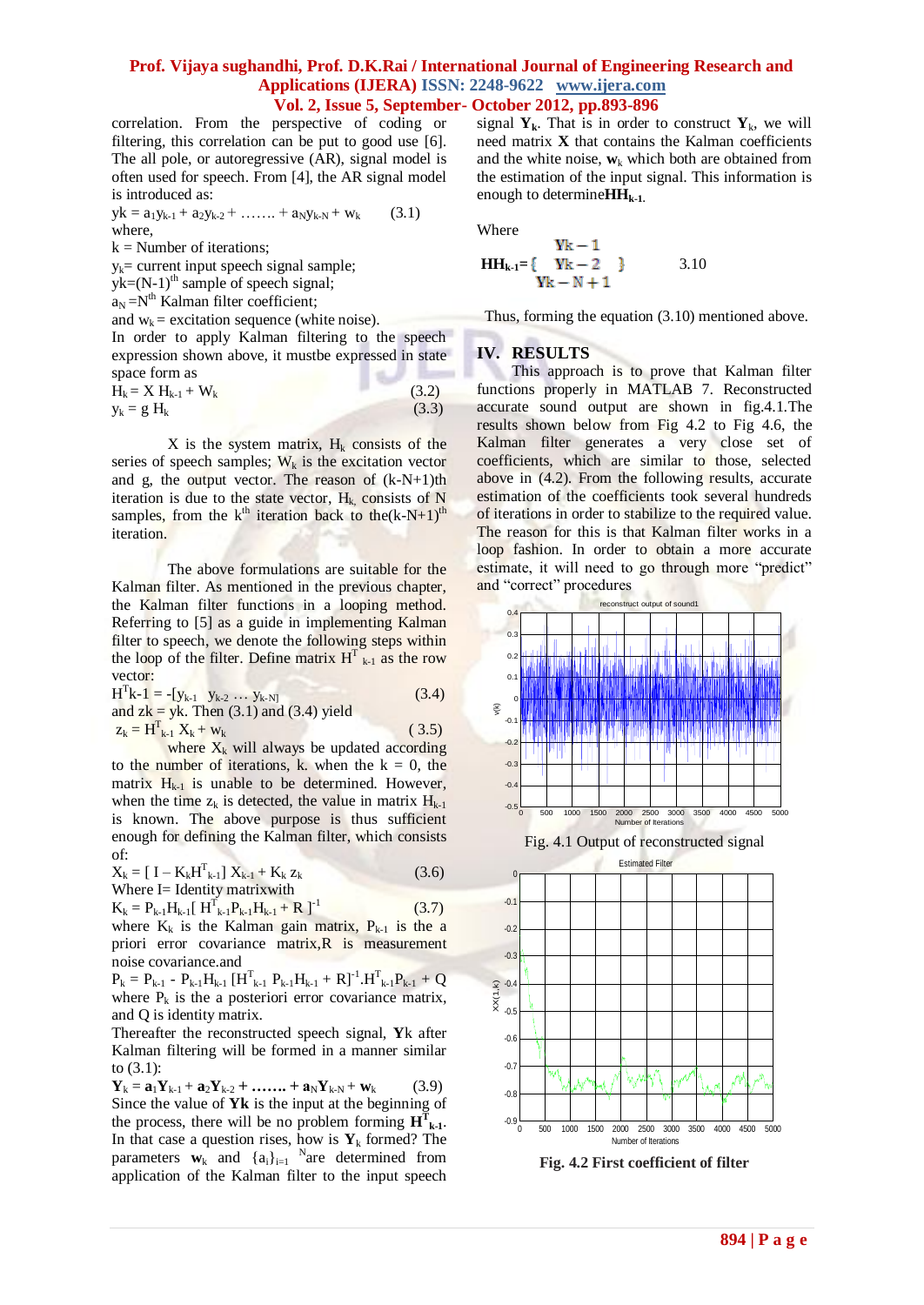## **Prof. Vijaya sughandhi, Prof. D.K.Rai / International Journal of Engineering Research and Applications (IJERA) ISSN: 2248-9622 www.ijera.com Vol. 2, Issue 5, September- October 2012, pp.893-896**



**Fig. 4.3 Second coefficient of filter**



**Fig. 4.4 Third coefficient of filter**



**Fig. 4.5 Fourth coefficient of filter**



**Fig. 4.6 Fifth coefficient of filter**

# **V. CONCLUSION**

In this paper, an implementation of employing Kalman filtering to speech processing had been developed. As has been previously mentioned, the purpose of this approach is to reconstruct an output speech signal by making use of the accurate estimating ability of the Kalman filter. Simulated results from the previous section had proven that the Kalman filter has the ability to estimate accurately.

### **Acknowledgment**

 This author thanks to their family and friends for their motivation support and encouragement.

# **Reference:**

- **[1]** M.S. Grewal and A.P. Andrews, Kalman Filtering Theory and Practice Using MATLAB 2nd eition, John Wiley & Sons, Canada, 2001, pp 15-17
- **[2]** R. P. Ramachandran and R. Mammone, Modern Methods of Speech Processing, Kluwer Academic Publishers, Massachusetts, USA, 1994.
- **[3]** A.N. Ince, Digital Speech Coding, Kluwer Academic Publishers, Massachusetts, USA, 1992.
- **[4]** S. Crisafulli, J.D. Mills, and R.R Bitmead, "Kalman Filtering Techniques in Speech Coding". In Proc. IEEE International Conference on Acoustics, Speech, and Signal Processing, San Francisco, March 1992.
- **[5]** B.D.O. Anderson and J.B. Moore, "The Kalman Filter," Optimal Filtering, Prentice Hall Inc., Englewood Cliffs, N.J., 1979, pp. 50-52.
- **[6]** C. R. Watkins, "Practical Kalman Filtering in Signal Coding", New Techniques in Signal Coding, ANU, Dec 1994.